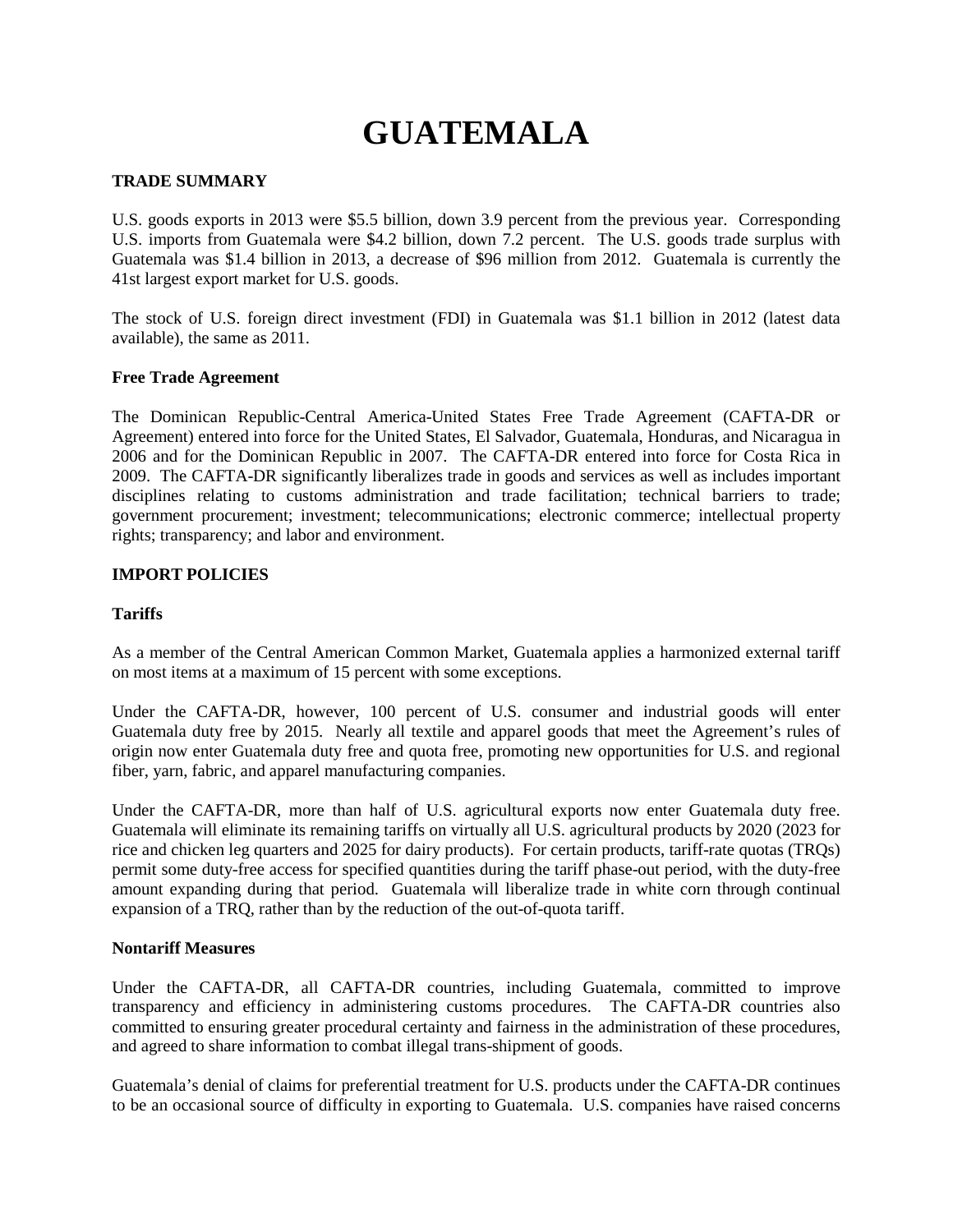that the Guatemalan Customs Administration (part of the Superintendence of Tax Administration, or SAT), as well as the Food Safety office in the Ministry of Agriculture and the Food Control Office in the Ministry of Health, have not provided adequate advance notice regarding administrative changes in documentation requirements for imported shipments, such as information required for certifications of origin or certificates of free sale. The United States has raised this issue with the Customs Administration (and other Guatemalan governmental units) and received assurances that future changes would be communicated in advance; Customs information is available on the tax and customs website: [http://portal.sat.gob.gt/sitio/.](http://portal.sat.gob.gt/sitio/)

Stakeholders report that Guatemalan customs authorities are challenging declared tariff classifications, many of which are simple products for which the tariff classifications should not be confusing, and trying to reclassify the products into HS codes that are subject to a higher tariff. These practices raise concerns that the Customs Administration appears to be denying U.S. products the preferential treatment under the CAFTA-DR and instead imposing tariffs and other retroactive charges as a means of increasing revenue. The United States will continue to raise these concerns with Guatemala.

In early 2012, the Guatemalan government also approved a new law that modified customs procedures. Importers of U.S. products U.S. companies raised concerns that the customs law created problems and delays for the importation of goods. Due to these complaints, the Guatemalan Congress approved a revised customs law in October 2013. It is not yet clear if, when implemented, the new law will address concerns expressed with the 2012 law. The United States will continue to monitor the progress of the new customs law to address any possible trade obstacles.

# **GOVERNMENT PROCUREMENT**

The CAFTA-DR requires that procuring entities use fair and transparent procurement procedures, including advance notice of purchases as well as timely and effective bid review procedures, for procurement covered by the Agreement. Under the CAFTA-DR, U.S. suppliers are permitted to bid on procurements of most Guatemalan government entities, including government ministries and sub-central and state-owned entities, on the same basis as Guatemalan suppliers. The anti-corruption provisions of the Agreement require each government to ensure under its domestic law that bribery in matters affecting trade and investment, including in government procurement, is treated as a criminal offense or is subject to comparable penalties.

In 2009, the Guatemalan Congress approved reforms to the Government Procurement Law, which simplified bidding procedures, eliminated the fee previously charged to suppliers for bidding documents, and provided an additional opportunity for suppliers to raise objections to the bidding process. Foreign suppliers must submit their bids through locally-registered representatives, a process that can place foreign bidders at a competitive disadvantage.

Some U.S. companies have complained that the procurement process is not transparent, particularly highlighting instances in which a Guatemalan government entity subject to CAFTA-DR obligations makes a direct purchase without issuing a tender or when a CAFTA-DR covered entity does not provide the required minimum 40 days from the notice of procurement for interested parties to prepare and submit bids. There has also been a growing number of complaints from U.S. stakeholders and companies regarding an increasing tendency by some government entities to undertake major procurements through unusual special-purpose mechanisms, such as on an emergency basis, enabling the procuring entity to make a direct purchase from a pre-selected supplier and avoid competitive bidding through the public tender process, or structuring the requirements of the tender in such as a way so as to favor a particular foreign company.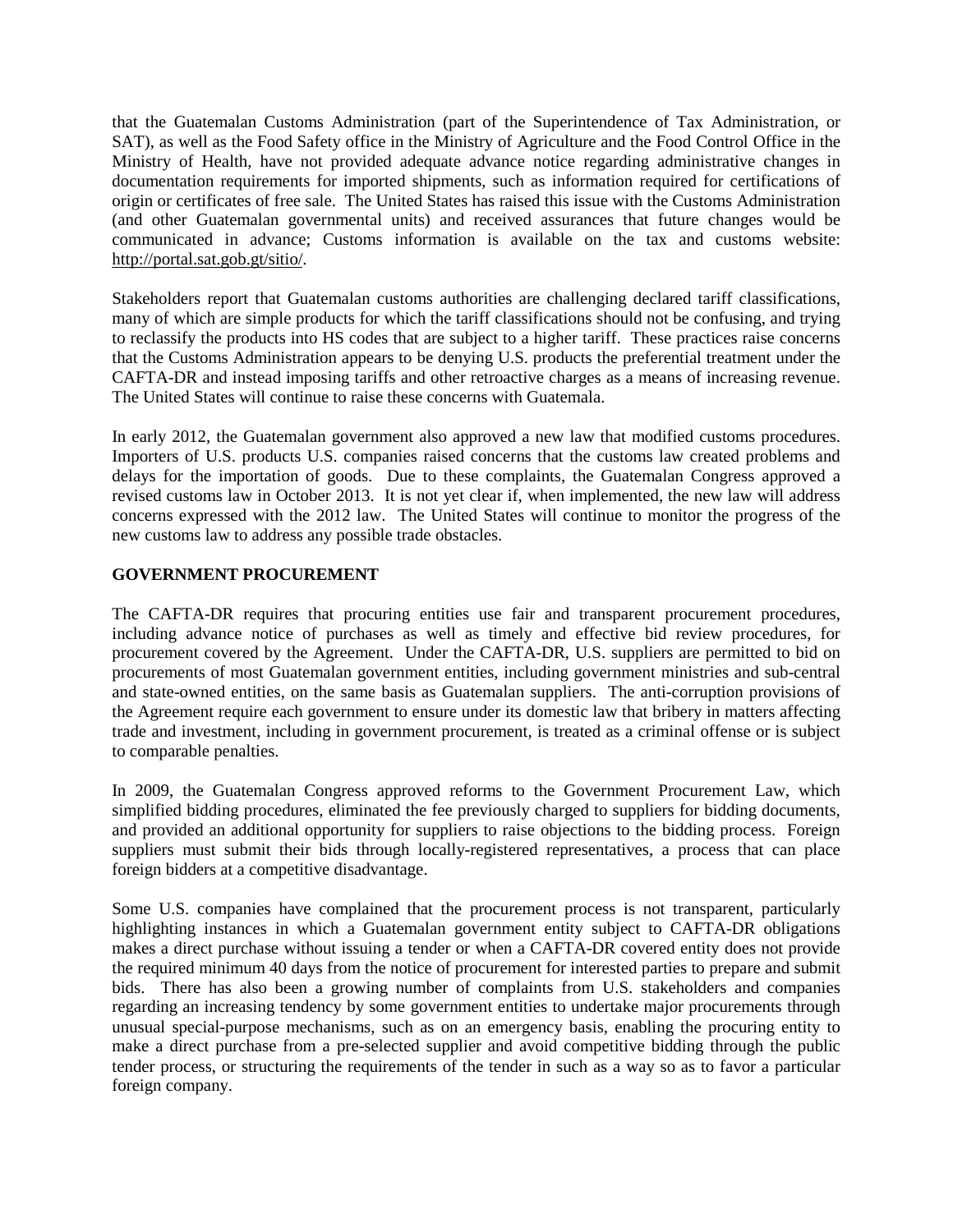Guatemala is not a signatory to the WTO Agreement on Government Procurement**.** 

# **EXPORT SUBSIDIES**

Under the CAFTA-DR, Guatemala may not adopt new duty waivers or expand existing duty waivers that are conditioned on the fulfillment of a performance requirement (*e.g.*, the export of a given level or percentage of goods). However, the CAFTA-DR permitted Guatemala to maintain such measures through December 31, 2009, provided that it maintained the measures in accordance with its obligations under the WTO Agreement on Subsidies and Countervailing Measures. The U.S. Government is working with the Guatemalan government to ensure compliance with its CAFTA-DR obligations.

Guatemala provides tax exemptions to investors in free trade zones and maintains duty drawback programs aimed mainly at garment manufacturing and assembly operations or "*maquiladoras*" (firms that are permitted to operate outside a free trade zone and still receive tax and duty benefits). The "Law for the Promotion and Development of Export Activities and Drawback" provides tax and duty benefits to companies that import over half of their production inputs/components and export their completed products. Investors are granted a 10-year exemption from both income taxes and the Solidarity Tax, which is Guatemala's temporary alternative minimum tax. Additionally, companies are granted an exemption from the payment of tariffs and value-added taxes on imported machinery, and a one-year suspension (extendable to a second year) of the same tariffs and taxes on imports of production inputs and packing material. Taxes are waived when the goods are re-exported.

# **INTELLECTUAL PROPERTY RIGHTS PROTECTION**

Guatemala remained on the Watch List in the 2013 Special 301 Report. The United States expressed optimism about the coordination of IPR enforcement efforts in Guatemala, but noted that enforcement efforts weakened in 2012 and that overall prosecutions were significantly down comparable to 2011. The report recognized the 2011 enactment of legislation to strengthen penalties against the production and distribution of counterfeit medications, but highlighted that the United States was not aware of any successful prosecutions under that law in 2012. The severe lack of resources for the IPR prosecutor's office, trademark squatting, and Guatemalan government use of unlicensed software were noted as significant areas of concern. The report also highlighted the need for Guatemala to continue its enforcement efforts against manufacturers of pirated and counterfeit goods and to take steps to improve the operation of its judicial system to prosecute IPR violations. The United States engaged extensively with Guatemala as it prepared legislative amendments governing protections for geographical indications, in anticipation of action on applications received in 2013 from the European Union to register a range of GIs in Guatemala. During that ongoing engagement, the United States has stressed the need for use of CAFTA-DR consistent protections and processes, including providing public notice and an opportunity for opposition and cancellation, and transparency and impartiality in decision making.

The United States will continue to monitor Guatemala's implementation of its IPR obligations under the CAFTA-DR.

#### **SERVICES BARRIERS**

Some professional services may only be supplied by professionals with locally recognized academic credentials. Public notaries must be Guatemalan nationals. At least one U.S. citizen has complained that such restrictions prevent him from practicing that profession in Guatemala even though he has met all of the professional requirements. Foreign enterprises may provide licensed professional services in Guatemala only through a contract or other relationship with an enterprise established in Guatemala.